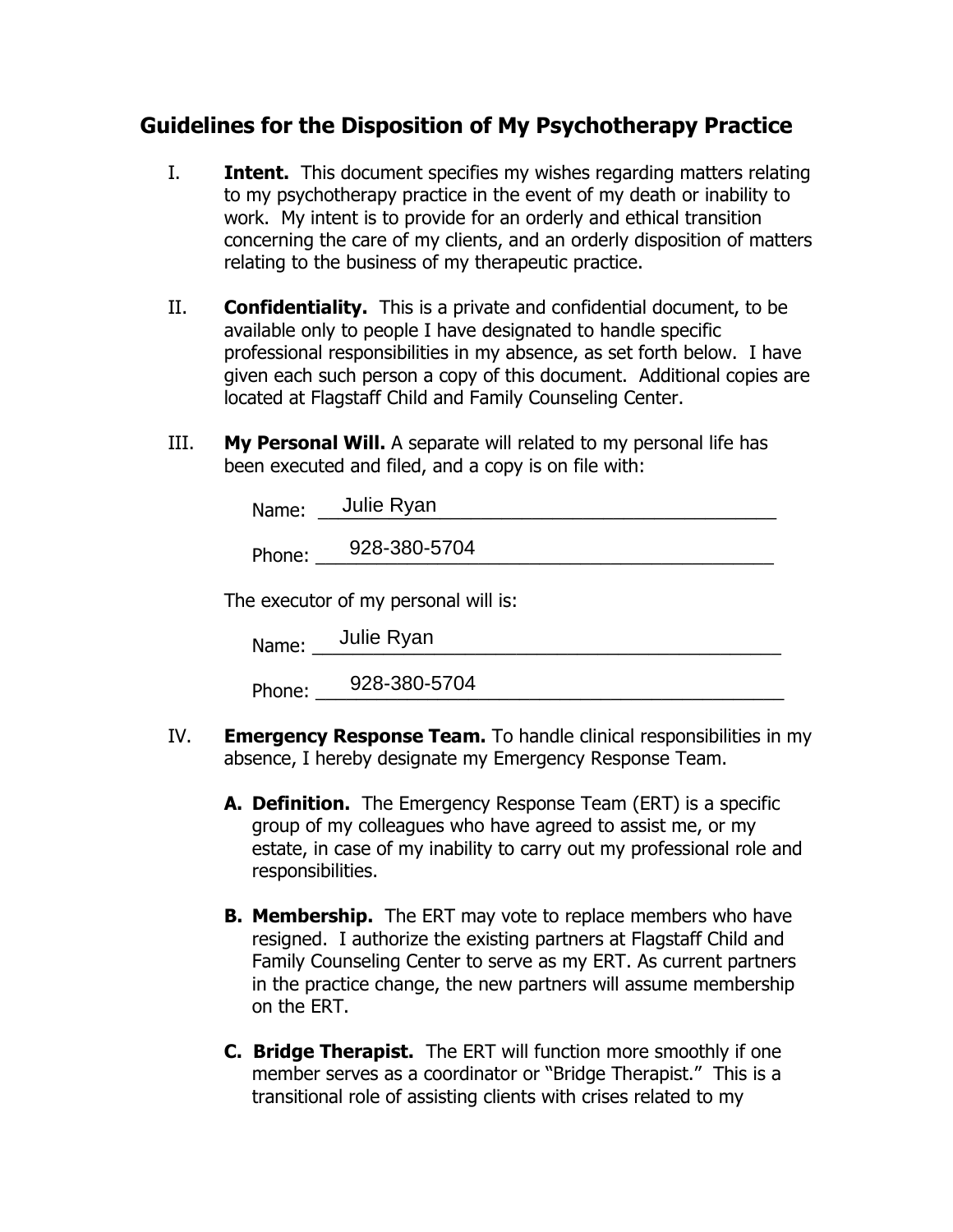absence. The ERT members will select an ERT member who has the time, energy, and ability to take on such a role.

- **C. Stipulation.** In the event of circumstances that interfere with my ability to continue my role as a therapist, I ask that my ERT colleagues consider the following requests and suggestions:
	- **1.** In all actions taken by the ERT, I request that the ERT be mindful of the need to protect confidentiality and that they avoid unnecessary disclosures regarding clients.
	- **2.** I ask that the ERT ask my family members to respond to questions and needs only when absolutely necessary.
	- **3.** I ask that the ERT members use their clinical judgment about whether to pass information from my clients to my family or me.
- V. **Power of Attorney.** In the event of my incapacity or death, I authorize <u>Julie Ryan and Barrell and Barrell and Barrell and Barrell</u> and Australian and Australian and Australia

who has the power of attorney for me, to assist the ERT. Advice from an attorney that specializes in the legal issues of psychological practice can be obtained through the Arizona Psychological Association at 800/216-3210.

## **VI. My Professional Premises and Materials A. My Office**

- **1.** My professional office is located at 408 North Kendrick Street, Suite 3, in Flagstaff. To gain access to my clinical records and professional financial information, I authorize my ERT to obtain office and file cabinet keys, voice mail codes, computer data, and passwords. Keys and codes are located in the cabinet with the psychotherapy wills.
- **2.** If I am unable to cancel my appointments, I ask ERT members to strategize so that the team can immediately notify my clients.
- **B. Email, Voice Mail and Answering Service.** I ask the Bridge Therapist to retrieve messages from, and record a new outgoing message on, my office voice mail.
	- **1.** My email address and password are

\_\_\_\_\_\_\_\_\_\_\_\_\_\_\_\_\_\_\_\_\_\_\_\_. My voice mail password

- (security number) is \_\_\_\_\_\_\_\_\_\_\_. 215
- **2.** I ask that the new outgoing message state: "You have reached the office of Dr. Justin Dallacqua, who is currently unavailable to keep his/her appointments this week. If you are a current client you can expect a phone call shortly. Otherwise, if you would like your call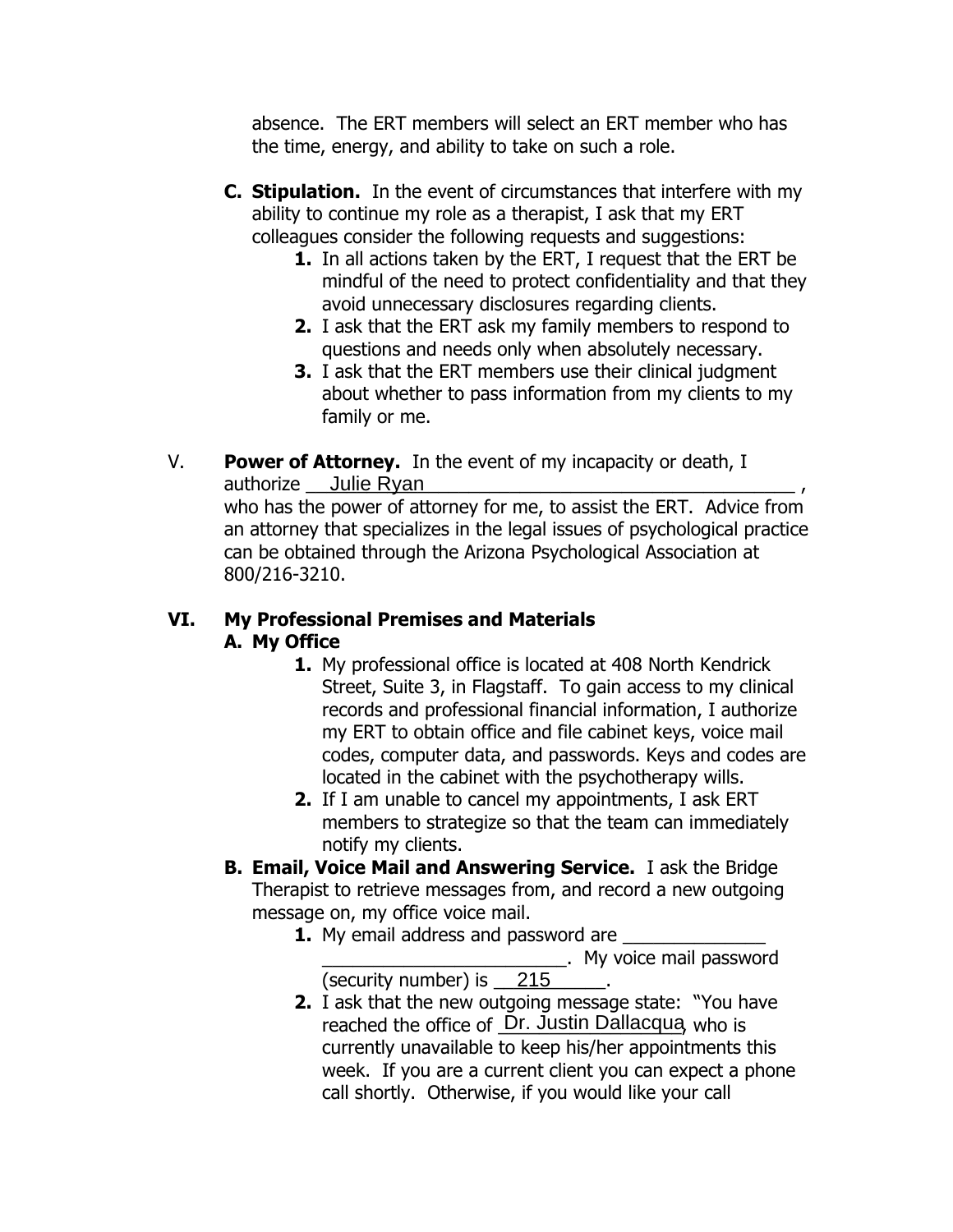returned, please leave a message at the tone, including your phone number and times you can be reached."

**3.** I ask the ERT to retrieve and respond promptly to messages and phone calls from my clients. Please keep notes summarizing your contact with my clients as you deem appropriate.

### **VII. Notifying My Clients**

- **A.** I ask the ERT to promptly inform my current and recent clients by telephone of my inability to return to work or of my death.
	- **1.** Phone numbers for all current clients, and significant former clients, are available in the computer data bank.
	- **2.** I strongly prefer that any message left on a client's answering machine or with an answering service be limited to the request to return a phone call. An acceptable message might be "Hello, my name is \_\_\_\_\_\_\_\_\_\_. Your therapist, Justin Dallacqua has asked me to contact you regarding your appointments with him/her. Please call me at 928/774-6364."
	- **3.** In the event of my sudden incapacity or death, I ask that the ERT tell my clients as much or as little information as needed on a case-by-case basis to help them process their feelings. Please keep in mind that over time, whatever you disclose about me may become public knowledge.
	- **4.** Some clients may ask questions and others may not. I ask that ERT members respond with as little or as much information as you deem appropriate.
	- **5.** In the event that I have a debilitating, terminal illness, I ask that the ERT discourage my clients from contacting my family or visiting me without my participating in this decision.
	- **6.** I ask the ERT members to cancel my pending appointments promptly and, to minimize disruption to my clients, to offer consultation or referrals to other therapists, or both. Pending appointments are found in my therapy notes -appointment book, and everyone has access is aware of the location of my appointment book. therapy notes

### **VIII. Maintenance of Records**

**A.** Clinical records should always be maintained for a minimum of 6 years before being destroyed. If the client is a minor, the record period is extended until 3 years after the age of majority. Outdated records should be shredded.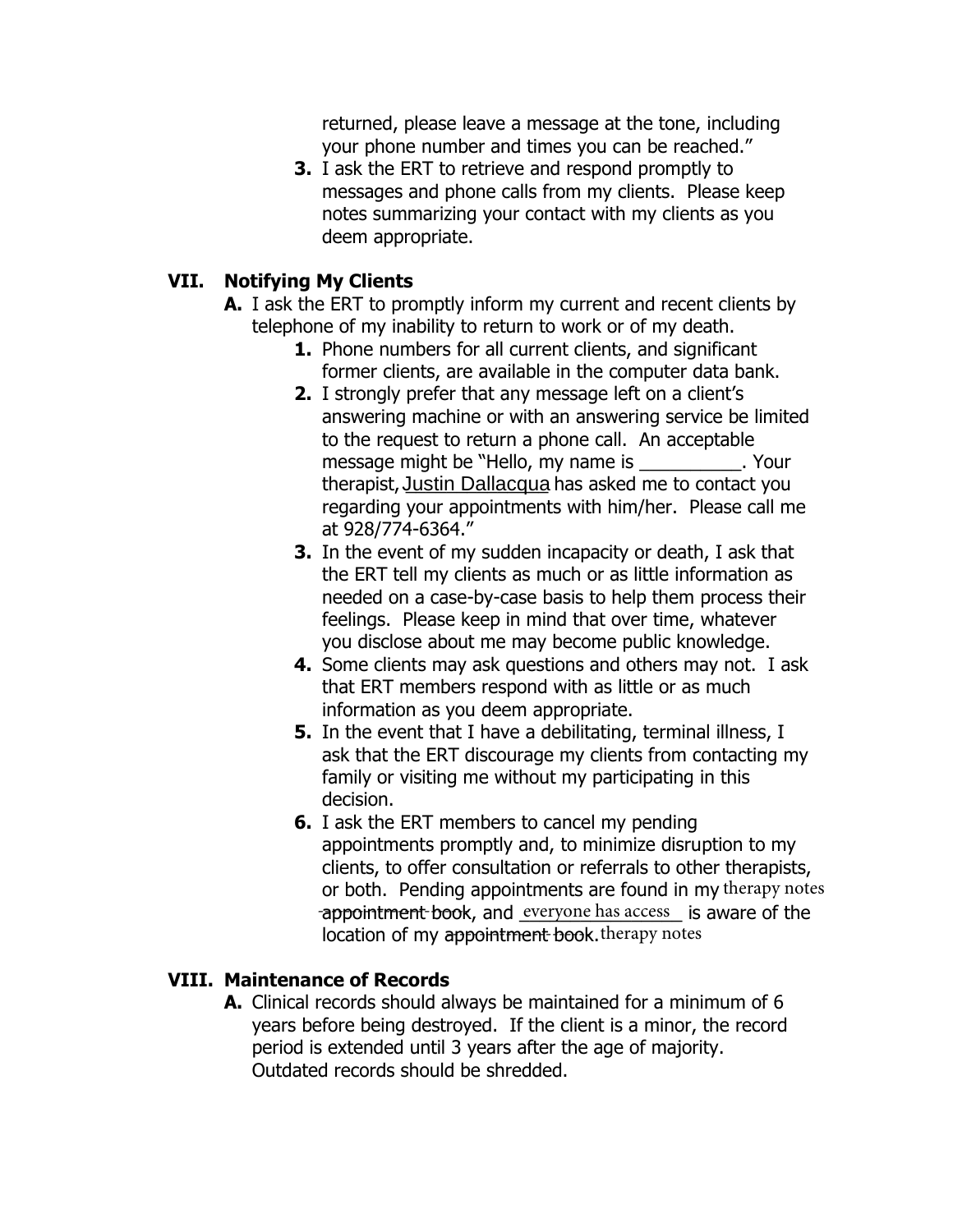- **B.** If the client makes a written request, they have the right to receive copies of their clinical records. The client may also request that copies of their clinical records be forwarded to their new treatment provider.
- **C.** In the event that I have to terminate my practice and I am unable to manage the disposition of records, the ERT will notify current clients by letter or verbal communication of the closure and how to obtain their medical records. This may include putting a notice in the newspaper regarding the closure of the practice and how clients can obtain their records.
- **D.** The ERT will consult with the executor of the deceased estate about the proper storage of records by the estate.

## **IX. Professional Finances**

- **A. Power of Attorney.** The person with power of attorney to write checks and manage my professional finances is \_\_\_\_\_\_\_\_\_\_\_\_\_\_\_\_\_\_\_\_\_. In the event of my incapacity or death, I have instructed <u>Julie Ryan success</u> to consult the ERT on all financial matters pertaining to my clients. Julie Ryan
- **B. Collections.** In the event of my death, client billing records will be handled by either the bookkeeper at Flagstaff Child and Family Counselor Center, trained in handling confidential accounts, or an agreed-upon licensed mental health professional. I urge the ERT to respond to each situation using sound clinical judgment in dealing with amounts owed to my estate.
- **C. Financial Responsibility to the Practice**. In the event of my sudden death, my estate shall be financially responsible for three months of regular business expenses. That will prevent the other partners from incurring a financial loss for the operating costs of the business until a new partner can be added. The three months of expenses will be deducted directly from income that is received from client billing. If that amount is insufficient, then partner buyout fees will be assessed to make up the difference. Any remaining client billing income and partner buy-out fees will be paid to the estate.

#### **X. Memorial Service**

- **A.** □ I want or am willing to have a public memorial
	- **□** I do not want a public memorial
	- ্<sub>X</sub>I have no objections to a memorial being given in the event that friends, relatives or clients who are inclined to, wish to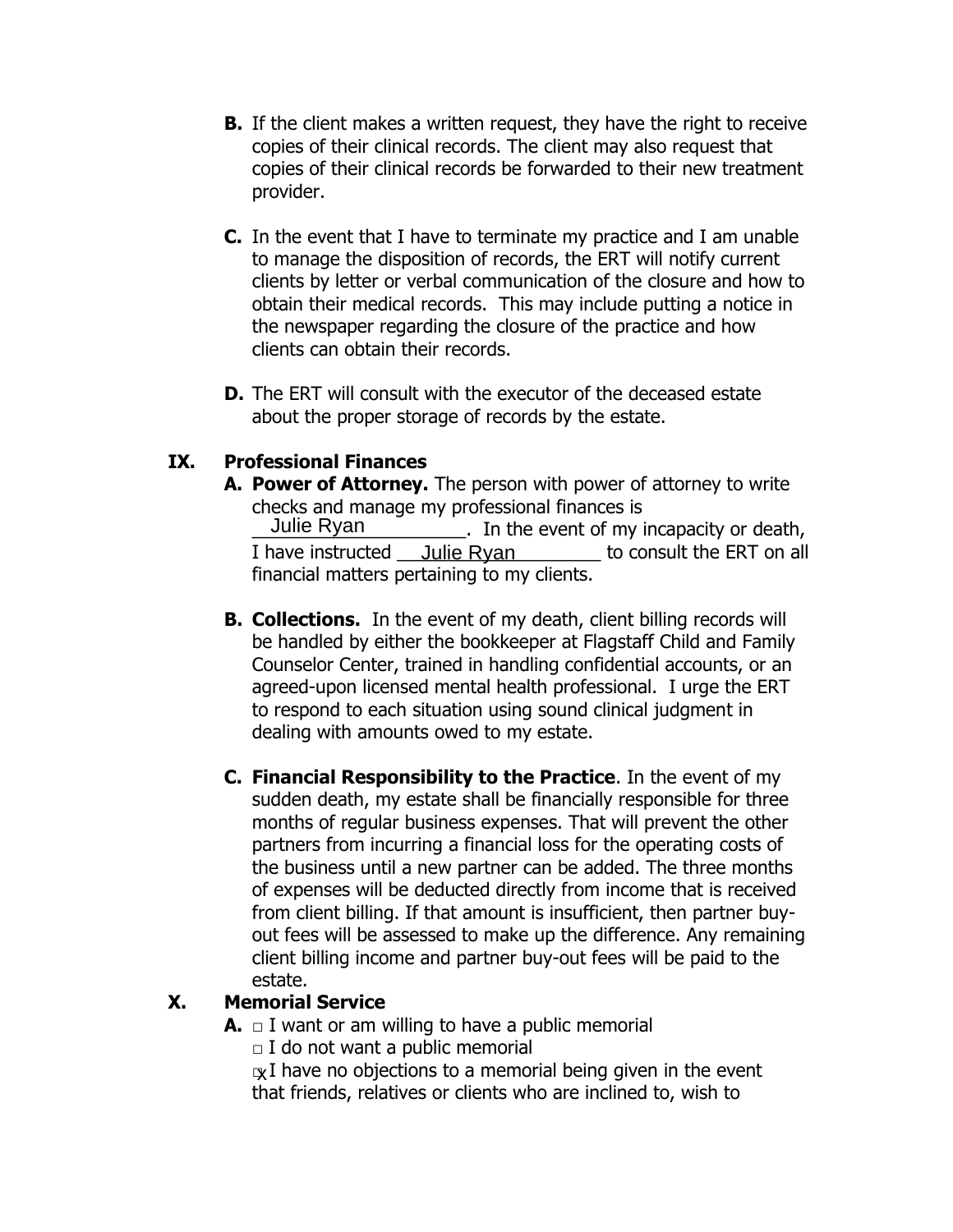grieve together.

- **B.** I have no objections to clients attending a public memorial service, but request that my family representative be consulted regarding the family's wishes.
- **C.** Please see my notes regarding how I prefer that such an event be handled and my preference for special arrangements for my groups. The notes are in in my will, in Julie Ryan's possession **in the same of the United States**  $\frac{1}{2}$ .

#### **XI. Mental Incapacitation**

- **A.** If a chemical dependence, organic illness, or mental illness, that is outside of my awareness, interferes with my judgment to the degree that may jeopardize the well being of my clients, I ask that one or more ERT members discuss this with me directly and request that I seek consultation or treatment from an appropriate mental health professional.
- **B.** If a majority of the ERT continues to be concerned about the wellbeing of my clients I encourage them to contact my licensing board: Arizona State Board of Psychologist Examiners (602) 542-8162 or the Arizona Board of Behavioral Health Examiners (602) 542-1882.

**XII**. **Additional Considerations**: Please take the following additional considerations in the disposition of my professional practice.

 $\overline{a_1}$  , and the contribution of the contribution of the contribution of the contribution of the contribution of the contribution of the contribution of the contribution of the contribution of the contribution of the

 $\overline{a_1}$  , and the contribution of the contribution of the contribution of the contribution of the contribution of the contribution of the contribution of the contribution of the contribution of the contribution of the

 $\overline{a_1}$  , and the contribution of the contribution of the contribution of the contribution of the contribution of the contribution of the contribution of the contribution of the contribution of the contribution of the

**XIII**. **Termination of Disposition Services**: In the event that I retire from practice, or leave Flagstaff Child and Family Counseling Services, the ERT shall have no responsibility for the disposition of my clinical practice. My estate may consult with the ERT to ensure the ethical disposition of clinical records and other practice materials.

**XIV. Conclusion:** I thank my Emergency Response Team members in advance for your help during this difficult time. I regret any problem these requests may cause. I hope that you also take time to take care of yourself. I have chosen my friends and colleagues with great care. I trust your judgment and feel grateful that you have agreed to carry out my wishes.